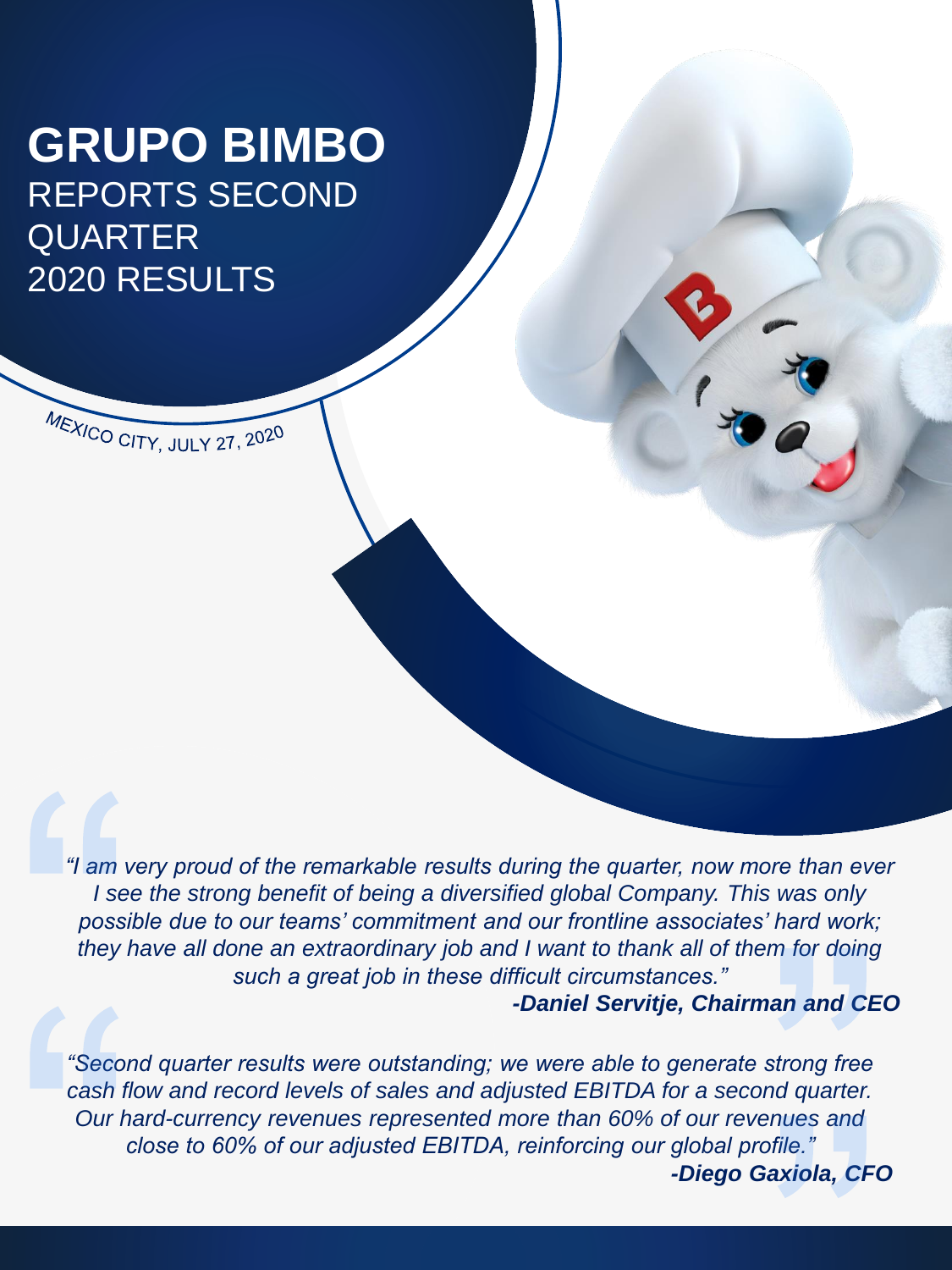

Grupo Bimbo S.A.B. de C.V. ("Grupo Bimbo" or "the Company") (BMV: BIMBO) today reported its results for the three months ended June 30, 2020. 1

### $\bullet$  **HIGHLIGHTS OF THE QUARTER**

| Grupo Bimbo posted record second quarter<br>Net Sales of Ps. 86,411 million, a 19.9%<br>increase, due to outstanding volume<br>growth in North America and an FX rate<br>benefit | Net Majority Income more than doubled,<br>and the margin expanded 130 basis points |
|----------------------------------------------------------------------------------------------------------------------------------------------------------------------------------|------------------------------------------------------------------------------------|
| The Company reported record Adjusted<br>EBITDA <sup>2</sup> for a second quarter, which grew<br>29.2% and the margin expanded 100 basis<br>points                                | Cumulative Free Cash Flow <sup>3</sup> totaled Ps. 6.8<br>billion                  |

### **RECENT EVENTS**

- o The Company paid its outstanding US\$200 million notes due in June 2020
- o Grupo Bimbo prepaid US\$400 million of its committed revolving credit facility
- o The Company completed the acquisition of the "*Paterna*" plant from Cerealto Siro Foods in Valencia, Spain

### **FINANCIAL SUMMARY**

(MILLIONS OF MEXICAN PESOS)

|                                   | <b>2Q20</b> | <b>2Q19</b> | Change            |
|-----------------------------------|-------------|-------------|-------------------|
| Net Sales                         | 86,411      | 72.094      | 19.9%             |
| Gross Profit                      | 46,968      | 38,249      | 22.8%             |
| Operating Income                  | 6,876       | 4,312       | 59.5%             |
| <b>Adjusted EBITDA</b>            | 11,375      | 8,805       | 29.2%             |
| Net Majority Income               | 2.581       | 1.242       | $>100\%$          |
| Net Debt/Adj. EBITDA <sup>4</sup> | 2.5x        | 2.6x        | $-0.1x$           |
| ROE <sup>5</sup>                  | 10.6%       | 9.3%        | 1.3 <sub>pp</sub> |

1. Figures included in this document are prepared in accordance with International Financial Reporting Standards (IFRS).<br>2. Earnings before interests, taxes, depreciation, amortization and Multiemployer Pension Plans ("MEP

3. Free cash flow for the first six months ended June 30, 2020 before dividends and share buybacks.<br>4. Does not consider the effect of IFRS16.

*5. Adjusted with the MEPPs non-cash charge.*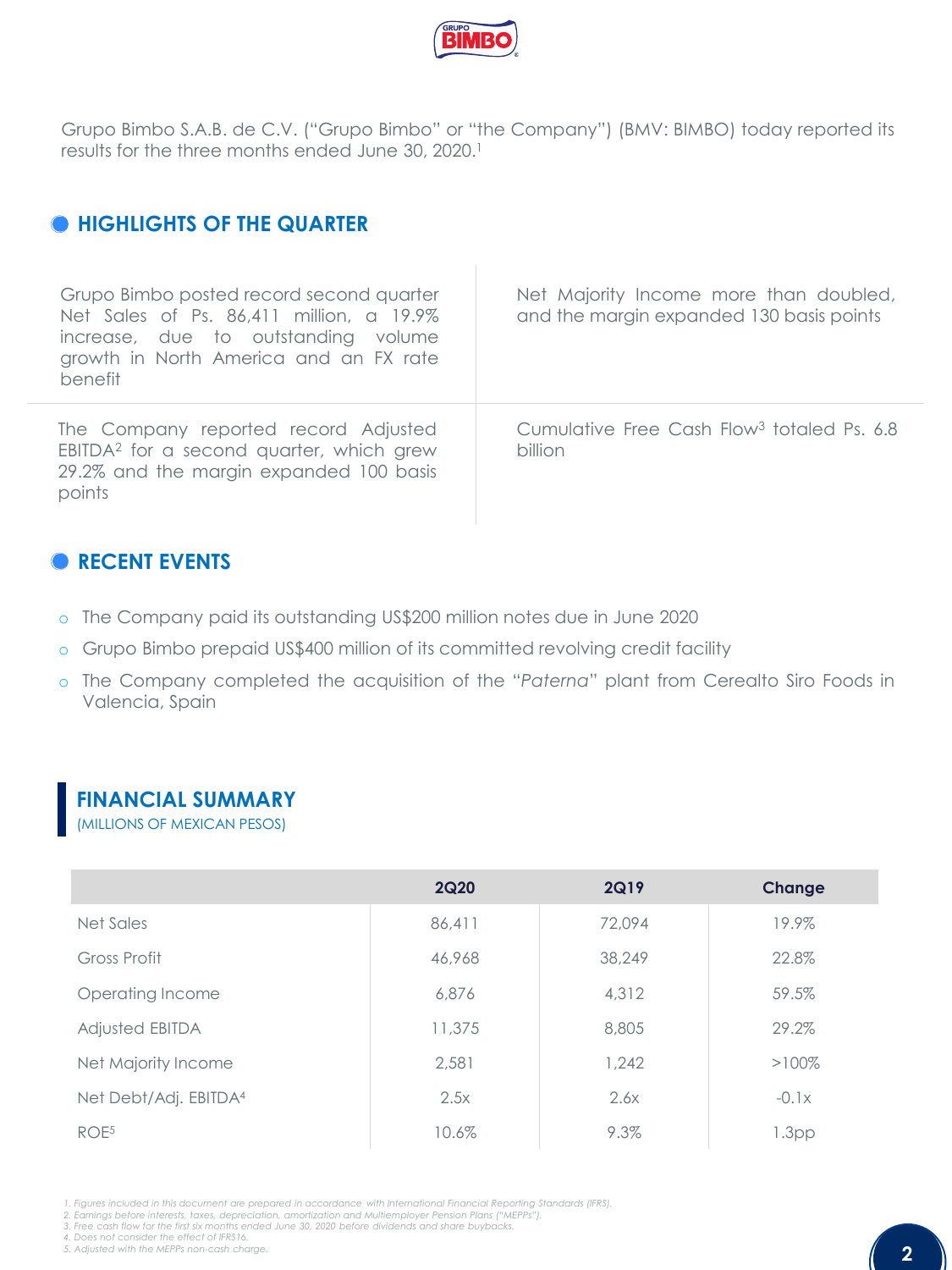

#### **NET SALES** (MILLIONS OF MEXICAN PESOS)

| <b>Net Sales</b> | <b>2Q20</b> | <b>2Q19</b> | % Change |
|------------------|-------------|-------------|----------|
| North America    | 49,412      | 36,235      | 36.4     |
| Mexico           | 24,618      | 24,917      | (1.2)    |
| Latin America    | 7,552       | 6,664       | 13.3     |
| EAA              | 7,324       | 6,634       | 10.4     |
| Grupo Bimbo      | 86,411      | 72.094      | 19.9     |

*Consolidated results exclude inter-company transactions.*



**Second quarter Net Sales rose 19.9%,** primarily due to strong volume growth in North America, as well as an exchange rate benefit.



**Net Sales increased 36.4%** primarily reflecting an outstanding volume growth and FX rate benefit; dollar sales increased by 11.5%. The bread, buns & rolls, breakfast, sweet baked goods and snacks categories posted market share gains, while the retail and the e-commerce channels outperformed. This was partially offset by weak volumes across the foodservice business, including QSR and schools which are temporarily closed, and lower traffic in channels such as convenience stores due to the COVID-19 outbreak.

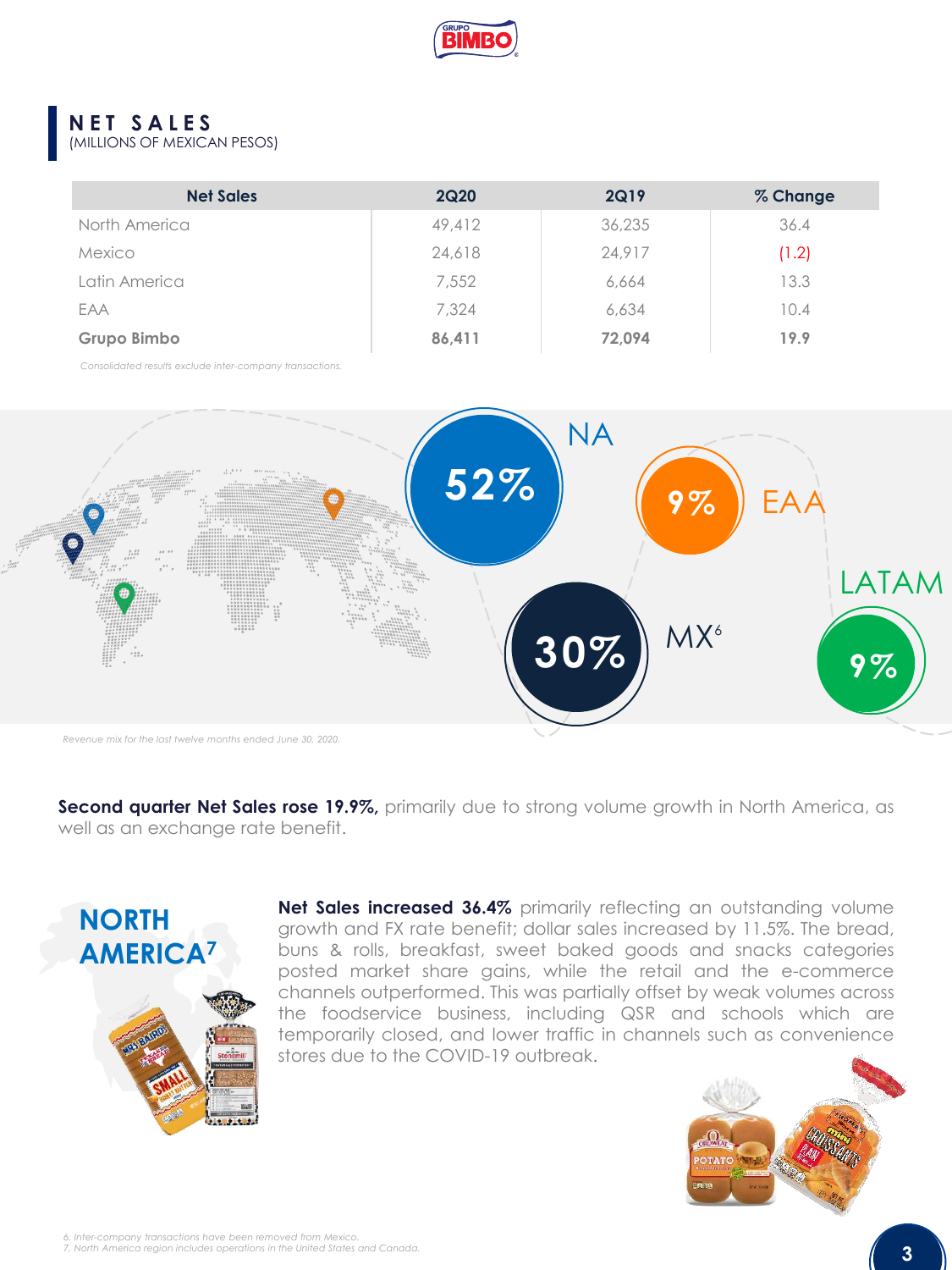

**Net Sales in Mexico declined 1.2%** mainly due to pressure in the convenience, vending, wholesale and foodservice channels, including the temporary closure of schools, related to the coronavirus pandemic. This was offset by good performance at the retail and traditional channels, as well as at the buns, toasted bread and snack cakes categories.





**Second quarter Net Sales grew 13.3% in Latin America** mainly due to strong performance of the bread category in Brazil and the Latin Centro division, notably the Central America region and Colombia, mainly driven by the retail channel throughout the region. Results were also benefited by FX rates and were partially offset by weak results in Argentina, primarily in the sweet baked goods and frozen categories.

**Sales in EAA for the second quarter rose 10.4%,** mainly driven by an FX rate benefit. While sales in local currencies were mainly pressured by the QSR business and the sweet baked goods category, the latter primarily in China and Iberia as the traditional channel has been affected by COVID-19. These was offset by good growth in the bread and buns categories throughout the region helped by the new consumption habits.



| GROSS PROFIT                |  |
|-----------------------------|--|
| (MILLIONS OF MEXICAN PESOS) |  |

|                    |             | <b>Gross Profit</b> |          |             | Gross Margin (%) |          |
|--------------------|-------------|---------------------|----------|-------------|------------------|----------|
|                    | <b>2Q20</b> | <b>2Q19</b>         | % Change | <b>2Q20</b> | <b>2Q19</b>      | Chg. pp. |
| North America      | 28,058      | 19,503              | 43.9     | 56.8        | 53.8             | 3.0      |
| Mexico             | 13,453      | 13,946              | (3.5)    | 54.6        | 56.0             | (1.4)    |
| Latin America      | 3,454       | 3,011               | 14.7     | 45.7        | 45.2             | 0.5      |
| EAA                | 2.579       | 2.426               | 6.3      | 35.2        | 36.6             | (1.4)    |
| <b>Grupo Bimbo</b> | 46.968      | 38.249              | 22.8     | 54.4        | 53.1             | 1.3      |

*Consolidated results exclude inter-company transactions.*

**Consolidated Gross Profit increased 22.8%** with a margin expansion of 130 basis points to 54.4%, attributable to strong sales performance and lower raw material costs.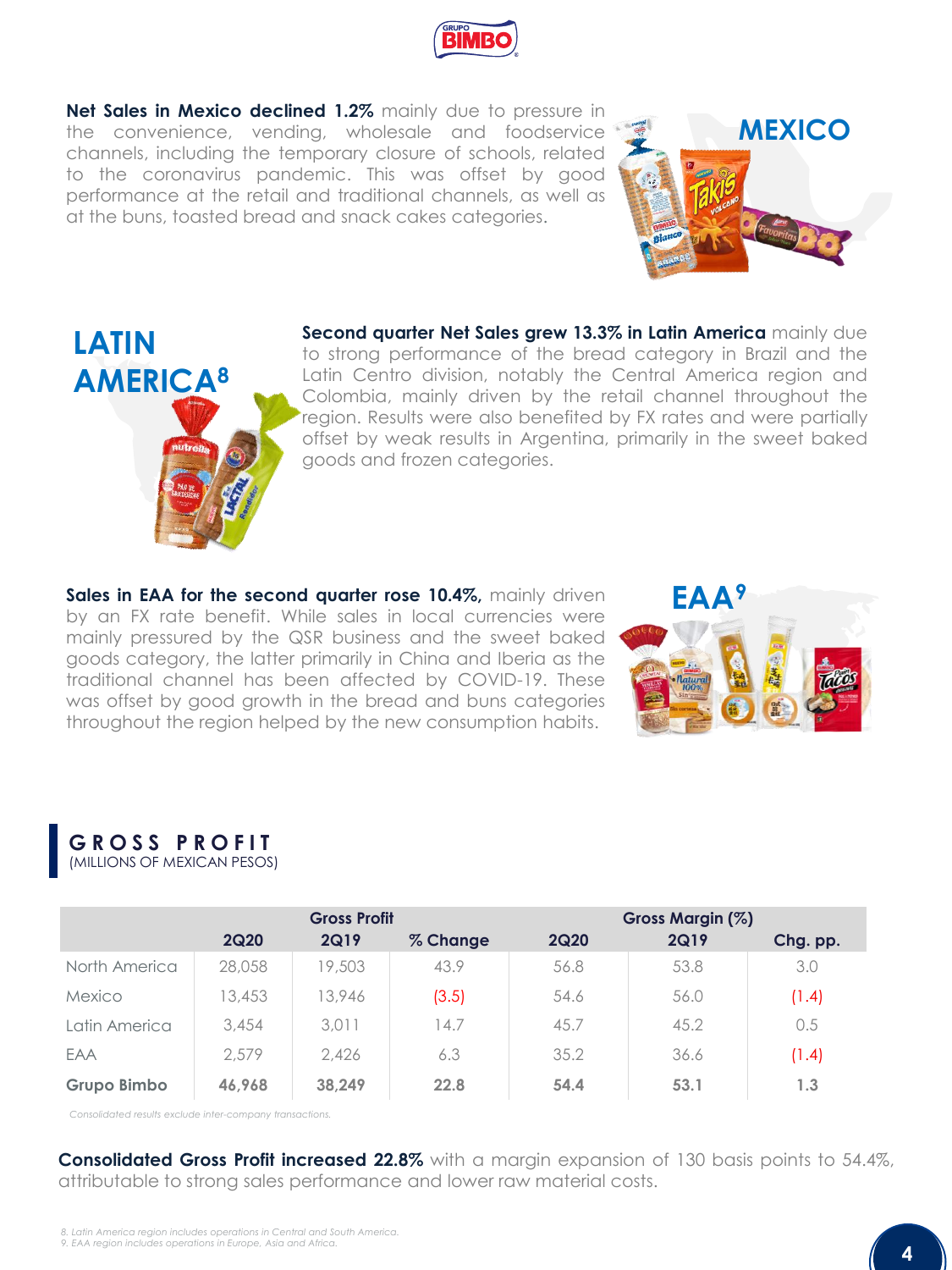

### **O P E R A T I N G I N C O M E**

(MILLIONS OF MEXICAN PESOS)

|               |             | <b>Operating Income</b> |          |             | Operating Margin (%) |          |
|---------------|-------------|-------------------------|----------|-------------|----------------------|----------|
|               | <b>2Q20</b> | <b>2Q19</b>             | % Change | <b>2Q20</b> | <b>2Q19</b>          | Chg. pp. |
| North America | 4.067       | 1.276                   | >100     | 8.2         | 3.5                  | 4.7      |
| Mexico        | 3,187       | 3.514                   | (9.3)    | 12.9        | 14.1                 | (1.2)    |
| Latin America | 17          | (225)                   | NA       | 1.5         | (3.4)                | 4.9      |
| EAA           | (55)        | 26                      | NA       | (0.8)       | 0.4                  | (1.2)    |
| Grupo Bimbo   | 6.876       | 4,312                   | 59.5     | 8.0         | 6.0                  | 2.0      |

*Regional results do not reflect inter-company royalties and consolidated results exclude inter-company transactions.*

**Operating Income improved by 59.5% from the prior year,** with a 200 basis point expansion in the margin due to strong sales performance, lower raw material costs and lower "other income and expenses", the latter was mainly related to the Multi-Employer Pension Plans ("MEPPs") charge registered during the second quarter of 2019. These was partially offset by COVID-19 related expenses in every region.

## **ADJUSTED EBITDA**

(MILLIONS OF MEXICAN PESOS)

|               | Adj. EBITDA |             | Adj. EBITDA Margin (%) |             |             |          |
|---------------|-------------|-------------|------------------------|-------------|-------------|----------|
|               | <b>2Q20</b> | <b>2Q19</b> | % Change               | <b>2Q20</b> | <b>2Q19</b> | Chg. pp. |
| North America | 6,384       | 4.123       | 54.9                   | 12.9        | 11.4        | 1.5      |
| Mexico        | 4,198       | 4,355       | (3.6)                  | 17.1        | 17.5        | (0.4)    |
| Latin America | 536         | 196         | >100                   | 7.1         | 2.9         | 4.2      |
| EAA           | 415         | 410         | 1.2                    | 5.7         | 6.2         | (0.5)    |
| Grupo Bimbo   | 11.375      | 8,805       | 29.2                   | 13.2        | 12.2        | 1.0      |

*Regional results do not reflect inter-company royalties and consolidated results exclude inter-company transactions.*

**Adjusted EBITDA, which includes the effect of the implementation of IFRS16 for both periods, increased 29.2%,** while the margin expanded 100 basis points due to strong operating performance in North America and Latin America.

## **NORTH AMERICA**

**The Adjusted EBITDA margin expansion** was mainly due to strong sales performance coupled with productivity savings across the region, this was partially offset by COVID-19 related expenses.

## **MEXICO**

In Mexico**, the margin contracted 40 basis points**, attributable to the abovementioned sales mix performance and one-time expenses related to the coronavirus pandemic, such as donations, labor requirements and safety equipment, among others.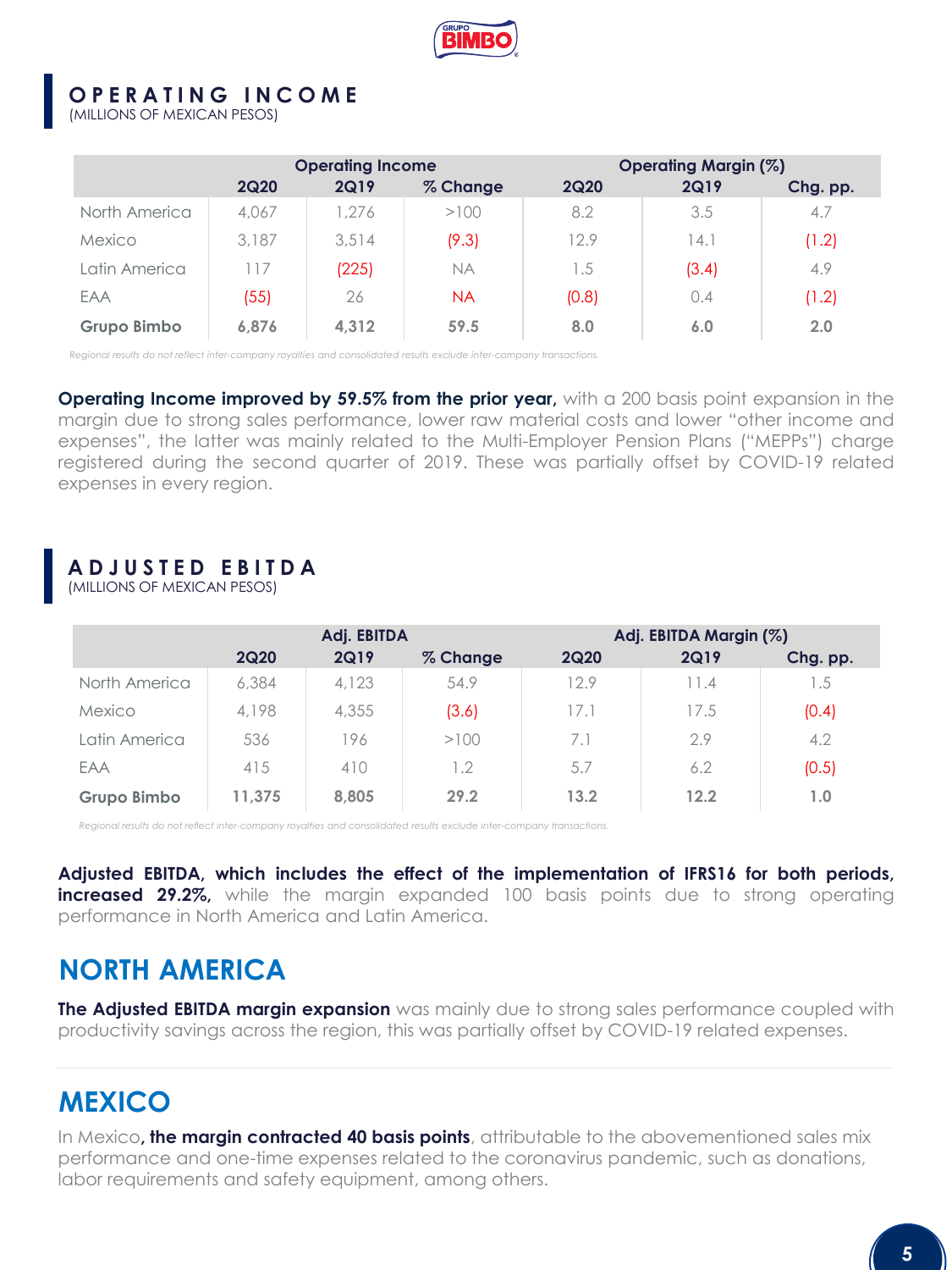

## **LATIN AMERICA**

**Latin America Adjusted EBITDA margin expanded 420 basis points** mainly on the back of good sales performance, the effective execution of the business' strategies during the pandemic and productivity savings.

## **EAA**

**EAA posted a 50 basis points contraction in the margin** mostly because of the pressure coming from the QSR business due to the coronavirus.

## **COMPREHENSIVE FINANCIAL RESULT**

(MILLIONS OF MEXICAN PESOS)

**Comprehensive Financial Result totaled Ps. 2,014 million in the period,** compared to Ps. 1,988 million in the second quarter of last year, the increase mainly reflected higher interest expenses arising from a higher debt level and a higher exchange rate.

## **NET MAJORITY INCOME**

(MILLIONS OF MEXICAN PESOS)

|             | <b>Net Majority Income</b> |             | Net Majority Margin (%) |             |             |          |
|-------------|----------------------------|-------------|-------------------------|-------------|-------------|----------|
|             | <b>2Q20</b>                | <b>2Q19</b> | % Change                | <b>2Q20</b> | <b>2Q19</b> | Chg. pp. |
| Grupo Bimbo | 2,581                      | .242        | >100                    | 3.0         |             |          |

**Net Majority Income more than doubled and the margin expanded 130 basis points** attributable to the strong operating performance across the Company.

## **FINANCIAL STRUCTURE**

Total debt at June 30, 2020 was Ps. 103 billion, compared to Ps. 87 billion on December 31, 2019. The Ps. 16.5 billion increase was attributable to the depreciation of the Mexican peso.

Average debt maturity was 13.1 years with an average cost of 5.6%. Long-term debt comprised 99% of the total; 59% of the debt was denominated in US dollars, 33% in Mexican pesos, 6% in Canadian dollars and 2% in Euros.

The net debt to adjusted EBITDA ratio, which does not consider the effect of IFRS16, was 2.5 times compared to 2.4 times at December 31, 2019.

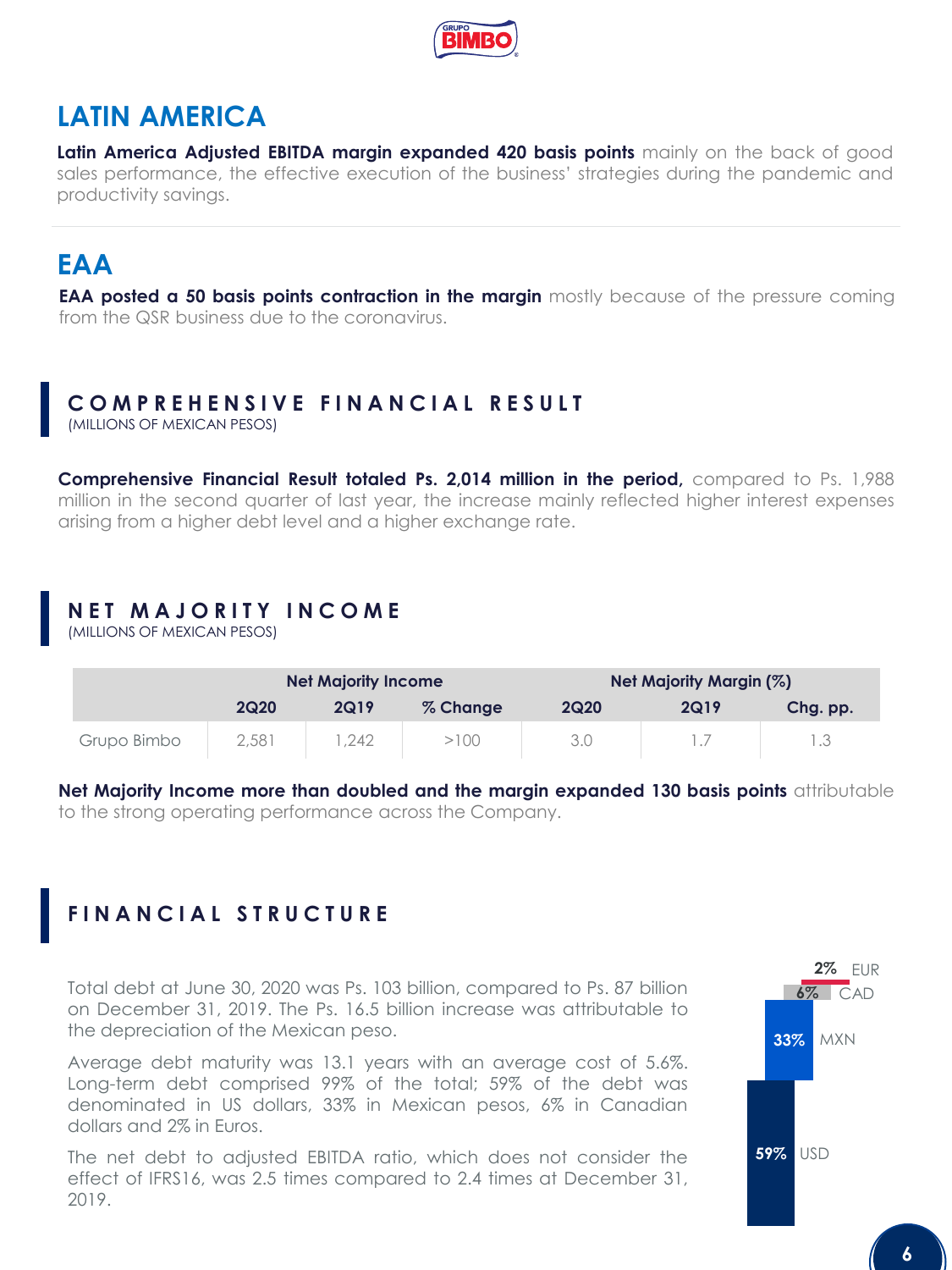

#### **AMORTIZATION PROFILE 1 0** (MILLIONS OF US DOLLARS)



## **RECENT EVENTS**

**On June 30, 2020 the Company paid its outstanding US\$200 million notes, due in 2020.** With this, Grupo Bimbo extended its average maturity to 13.1 years.

**Grupo Bimbo prepaid US\$400 million of its committed revolving credit facility, maturing on October 7th, 2023.** On March 25, 2020, the Company announced the disposal of US\$720 million of its committed revolving credit facility, from which US\$200 million were used to refinance the 2020 notes maturing in June, while the balance was aimed at increasing liquidity, prioritizing flexibility and financial strength as a preventive measure due to the uncertain environment. However, due to the strong results and solid cash flow generation, coupled with a less uncertain environment, Grupo Bimbo decided to prepay US\$400 million of its outstanding debt.

With this, Grupo Bimbo currently has approximately US\$1.7 billion available in its credit facility.

**The Company completed the acquisition of the "***Paterna***" plant from Cerealto Siro Foods in Valencia, Spain.** This plant produces sliced bread and buns for *Mercadona*, under the brand *Hacendado*. This acquisition will further strengthen Grupo Bimbo's profile in the country, complementing its customer reach and its manufacturing footprint to better serve more consumers.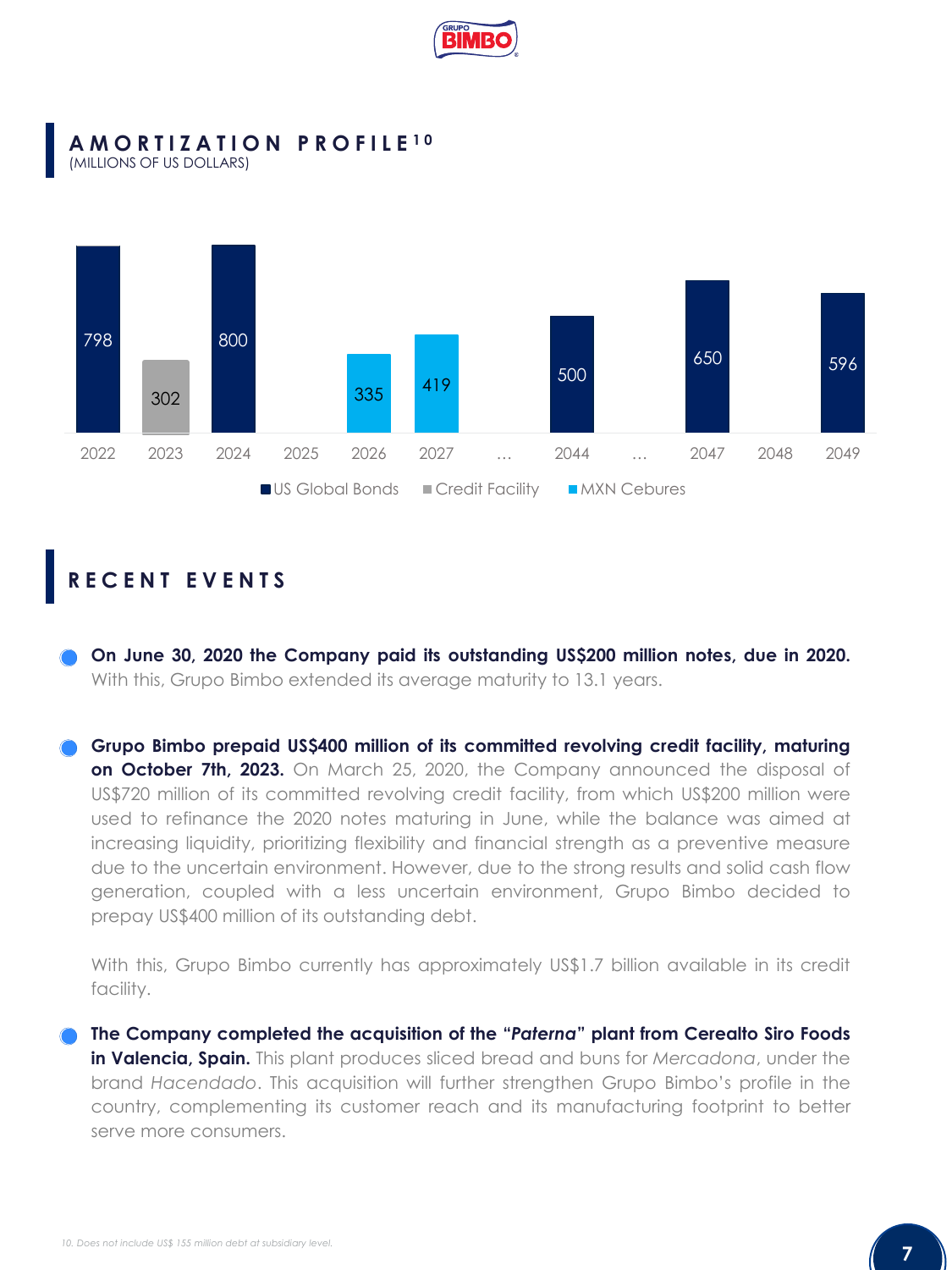

## **CONFERENCE CALL INFORMATION**

#### **D I A L - I N**

A conference call will be held today Monday, July 27, 2020 at 6:00pm Eastern (5:00pm Central). To access the call, please dial: US +1 (844) 450 3853 International +1 (412) 317 6375 Domestic Mexico +52 (55) 8880 8040 Conference ID: GRUPO BIMBO

#### **W E B C A S T**

A webcast for this call can also be accessed at Grupo Bimbo's website: [www.grupobimbo.com/en/investors/press](http://www.grupobimbo.com/en/investors/press-events/events)events/events

#### **R E P L A Y**

A replay will be available until August 3, 2020. You can access the replay through Grupo Bimbo's website [www.grupobimbo.com/en/investors/press](http://www.grupobimbo.com/en/investors/press-events/events)events/events or by dialing: US +1 (877) 344 7529 International +1 (412) 317 0088 Canada +1 (855) 669 9658 Conference ID: 10145623

## **ABOUT GRUPO BIMBO**

**Grupo Bimbo is the leader and largest baking Company in the world** and a relevant participant in snacks. Grupo Bimbo has 197 plants and around 1,700 sales centers strategically located in 33 countries throughout the Americas, Europe, Asia and Africa. Its main product lines include sliced bread, buns & rolls, pastries, cakes, cookies, English muffins, bagels, tortillas & flatbreads, salty snacks and confectionery products, among others. Grupo Bimbo produces over 13,000 products and has one of the largest direct distribution networks in the world, with more than 2.8 million points of sale, around 55,000 routes and more than 134,000 associates. Its shares trade on the Mexican Stock Exchange (BMV) under the ticker symbol BIMBO, and in the over-the-counter market in the United States with a Level 1 ADR, under the ticker symbol BMBOY.

## **NOTE ON FORWARD - LOOKING STATEMENTS**

This announcement contains certain statements regarding the expected financial and operating performance of Grupo Bimbo, S.A.B. de C.V., which are based on current financial information, operating levels, and market conditions, as well as on estimations of the Board of Directors of the Company related to possible future events. The results of the Company may differ in regards with those expressed on these statements, due to different factors that are beyond the Company's control, such as: adjustments in price levels, variations in the costs of its raw materials, changes in laws and regulations, or economic or political conditions not foreseen in the countries where the Company operates. Therefore, the Company is not responsible for such differences in the information and suggests that readers review such statements prudently. Moreover, the Company will not undertake any obligation to publicly release any revisions to the statements due to variations of such factors after the date of this press release.

### **INVESTOR RELATIONS CONTACT**

#### **www.grupobimbo.com**

ir@grupobimbo.com (5255) 5268 6830